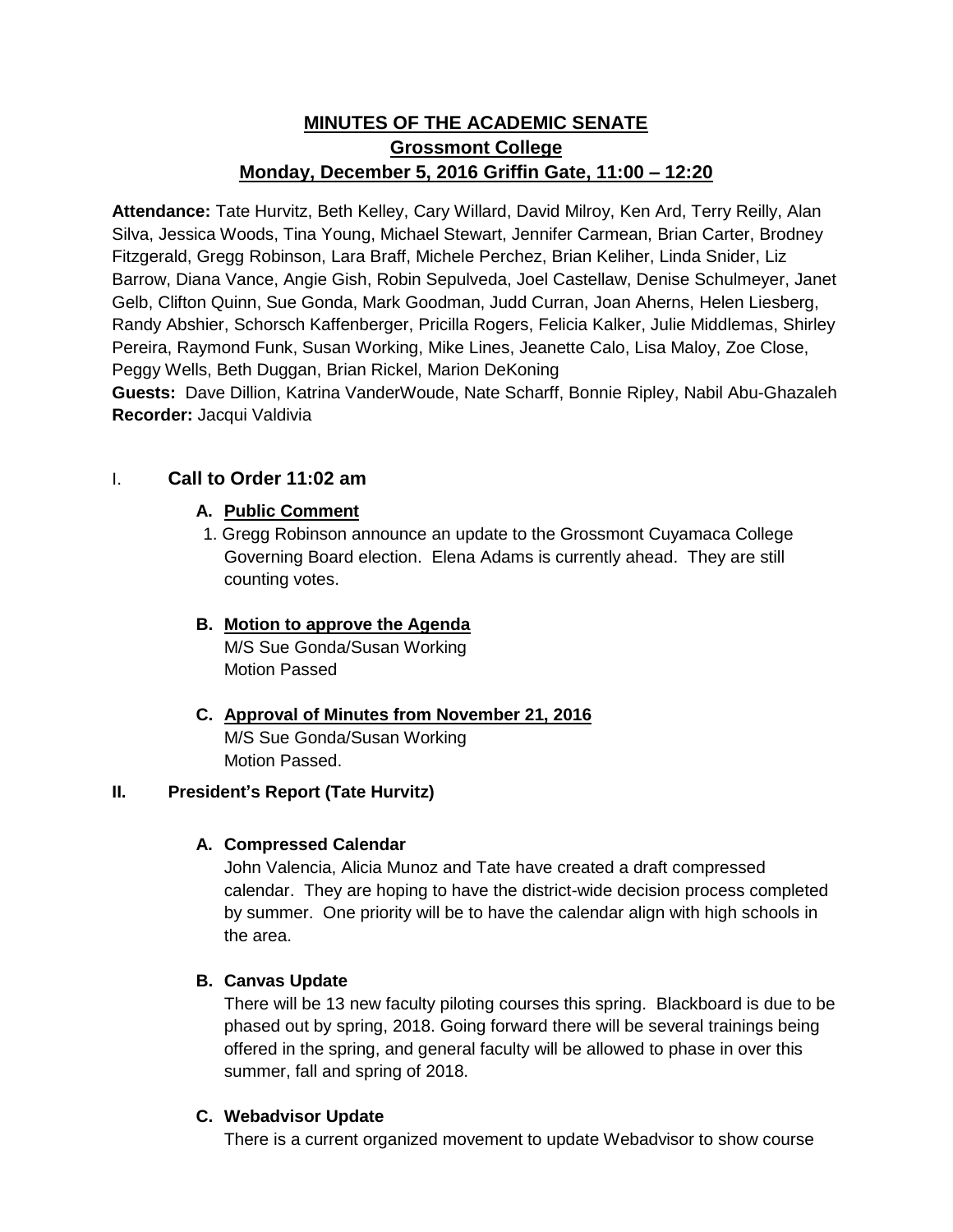descriptions called "Blurbs". Administration has hired someone to help with these blurbs in case any faculty needs help with drafting a blurb for their course. This will begin early in the semester.

### **D. President's Forum**

Dr. Nabil Abu-Ghazaleh our president and his cabinet is holding an open forum on Tuesday December 6, in the Stagehouse Theater from 2:30 pm - 4:30 pm. This meeting is an effort to discuss important topics affecting our college's present progress and future successes. The session will include a presentation and Q&A . Please make an effort to attend.

### **E. Hiring Fair**

We held our Hiring Fair on November 9 to hire approximately 300 adjunct faculty. This is to help with the 12% more classes being added to the spring semester. It was a great success. There are many candidates who are now in the hiring process. Many thanks to all the departments that came out and interviewed and helped to make this event successful. We are hoping to not only fill the adjunct pool but maintain it as well.

### **III. ACTION ITEMS**

### **A. Program Review Handbook**

The Program Review Handbook update is now completed thanks to Nate Schraff, Bonnie Ripley and the Program Review Committee.

# **Motion to approve the updated version**

M/S Sue Gonda/Robin Sepulveda. Motion: Passed. (Vote: Unanimous)

# **B. Campus Safety**

**A**. Campus security recommendation was presented to the Senate with the intent of bringing organized recommendations to the relevant campus security committees. There needs to be some updating of the language particularly

*A plan be developed to insure that response-time to any classroom emergency or security need be reduced to less than 10 minutes. Such a plan should identify any existing shortcomings and allocate additional resources as needed to meet the reasonable response-time goal of less than 10 minutes.*

#### Will Now Read:

*A plan be developed to insure that response-time to any classroom emergency or security need be the equal to or less than the average times of other area colleges. Such a plan should identify any existing shortcomings and allocate additional resources as needed to meet the reasonable response-time goal.*